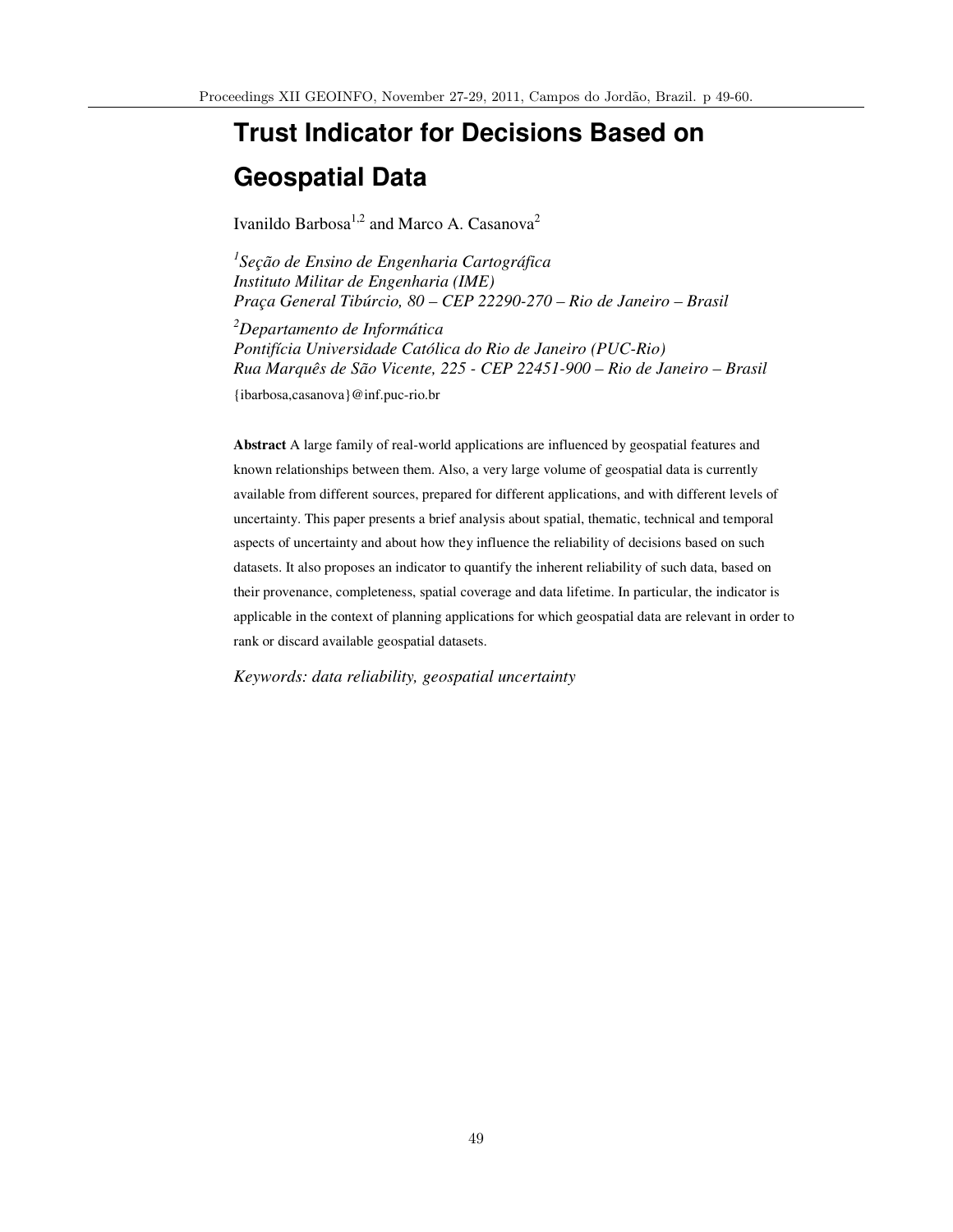## **1 Introduction**

In the past decades, geospatial data producers considerably improved methods to acquire, process and distribute geospatial data (vectors, images, aerial photographs, thematic maps, etc) to the different kinds of users, who depend on such data to their decision making processes. Government agencies and collaborative initiatives offer online data that can be accessed through traditional user interfaces or through Web services.

However the best geospatial datasets will never show complete fidelity to the reality wherever and whenever users need to use them. Maps are designed to bring a controlled level of uncertainty, considered irrelevant for some kinds of users and applications. Despite the fact that data providers adopt the most reliable methods and use the most precise and accurate data acquisition platforms, some uncertainty will remain in geospatial data.

A wide variety of planning applications depends on geospatial data, either static or time-varying, and some of them demands low tolerance for uncertainties. Therefore, users must assess the geospatial data sources in order to select those best suited to their applications (according to the related knowledge base) [1,2].

This paper proposes an approach to evaluate the reliability of geospatial datasets in the context of planning applications that takes into account *spatial*, *thematic*, *temporal* and *technical* aspects.

The paper is organized as follows. Section 2 summarizes the standard quality indicators for geospatial data [3]. Section 3 analyzes the sources of indeterminacy and proposes alternative quality indicators for geospatial data. Section 4 applies the concepts proposed to plan routes for off-road vehicles based on geospatial data from several sources. Section 5 summarizes the approach and discusses future research lines to refine present results.

## **2 Quality indicators for geospatial datasets**

Geospatial data are typically produced to meet the requirements of a given set of applications. The production processes are guided by well-defined specifications to provide a controlled level of accuracy and uncertainty which is adequate for the set of applications in question. Hence, different geospatial datasets covering the same area may have different characteristics.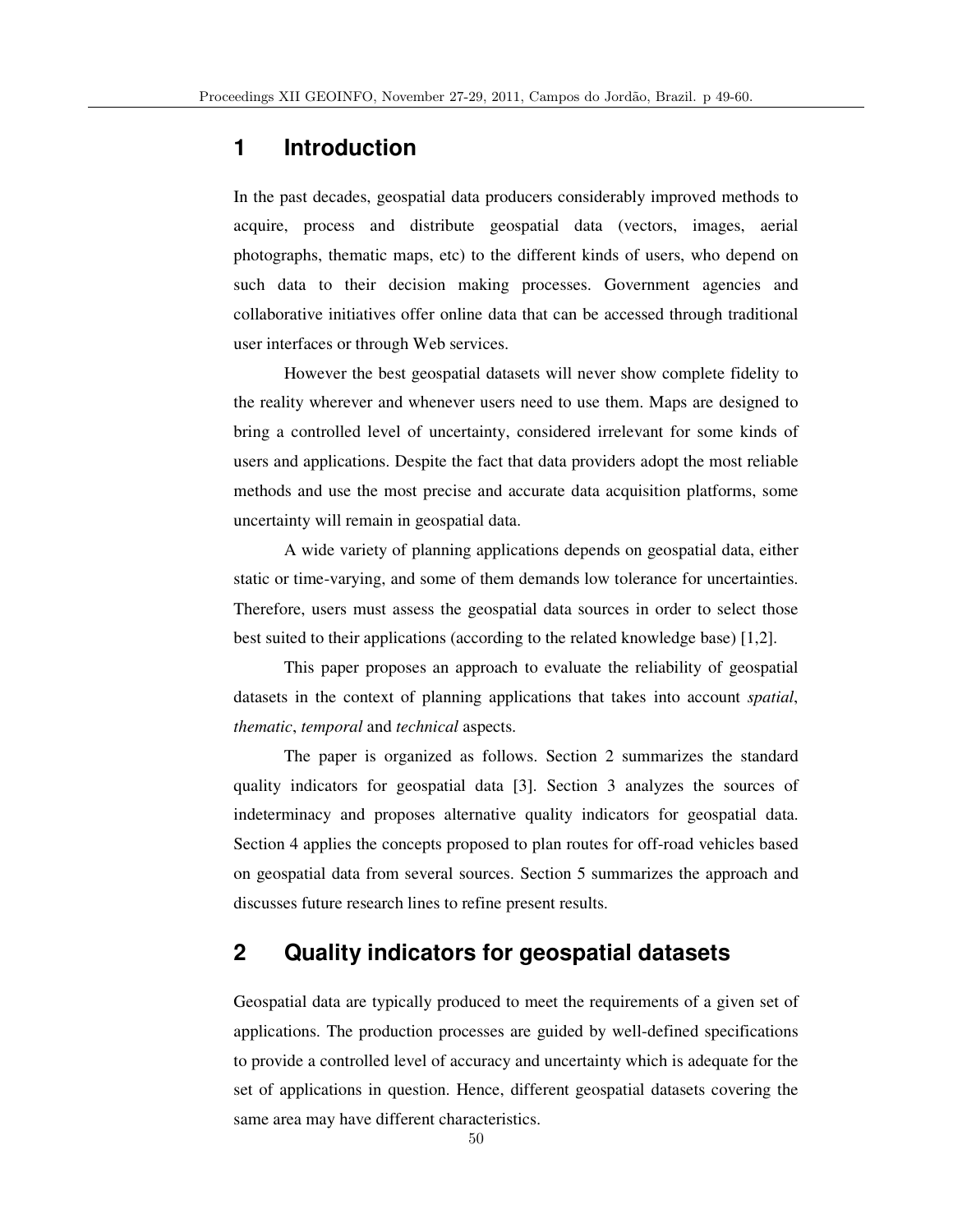When geospatial data were represented as printed maps, the only way to evaluate their accuracy was by comparing the represented coordinates of a number of geographic features with their real coordinates measured over the terrain. The differences, as well as their standard deviation, should be less than specified thresholds [4]. Today, geospatial data are digitally represented as vectors, matrices (images or coverages), lists of coordinates and databases, which demand the adoption of proper criteria to assess quality [3].

Quality references are relevant metadata so that the ISO 19115 standard [5] defines a package to deal this issue. In the Data Quality package, one may store the reports of measurements procedures (described in ISO 19114 [6]) and the description of process steps, and the respective data sources used, to create the dataset (also known as *lineage*).

The current specification to assess the quality of a geospatial dataset evaluates its *completeness*, *logical consistency*, *positional accuracy*, *thematic accuracy* and *temporal accuracy*.

*Completeness* indicates the omission or excess (*commission*) of geographic features, attributes and relationships in the dataset over its declared geographical extents. It may influence query results by improperly accepting or reject features. For raster data, pixels usually do not have null values. However, some applications consider a specific pixel value to representing the absence of value.

*Logical consistency* provides information about the adherence to rules related to the data structure, attributes and relationships. Such rules allow matching the attributes provided with the list of required attributes and to verify if the provided data is in conformance with the defined domains and formats.

*Accuracy* reflects preoccupations with spatial, thematic and temporal issues. The specified data quality reports point to absolute values and conformance to some specification, demanding further analysis.

## **3 Criteria for reliability**

Although there are specifications to assess quality, the results obtained are not enough to assign any reliability index to data. Metadata about identification and spatial reference are also necessary to analyze the usability of a dataset. In this section, we propose a set of criteria to assess reliability for geospatial data, which better matches the requirements of planning applications, among others. The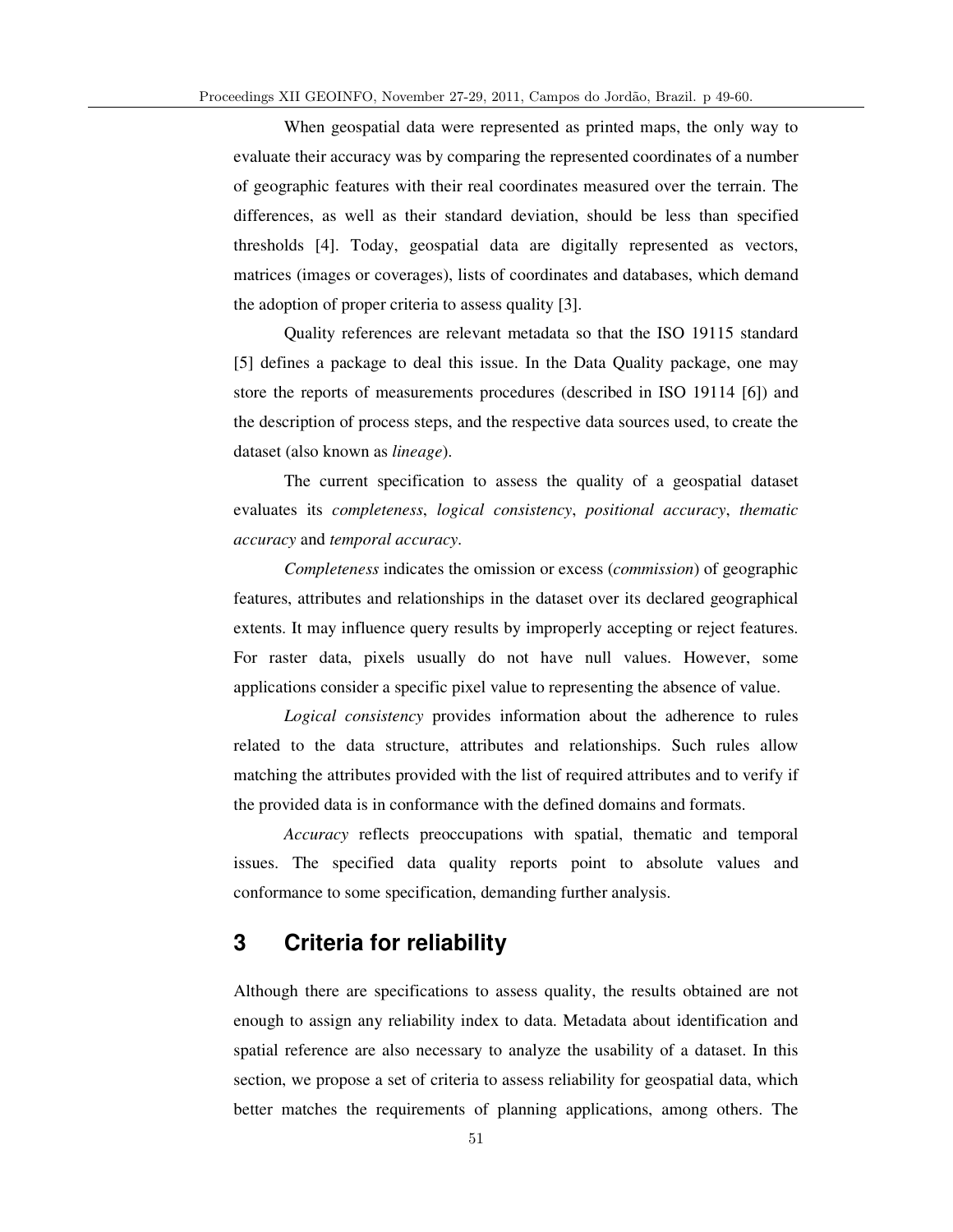proposed criteria are *spatial coverage*, *data completeness*, *provenance* and *lifetime*.

#### **3.1 Spatial Coverage**

Spatial coverage indicator is proposed to assess reliability for geospatial data by analyzing spatial aspects. The first aspect of spatial coverage points to evaluate *how the dataset extents cover the area of interest for planning*: fully, partially or not at all. Both the dataset and the area of interest extents are predefined by, respectively, the dataset design and the application specification. Ideally, the geospatial datasets must therefore cover an area that contains the area of interest, as otherwise the planning process may be affected by lack of available data. The polygons used do define the extents of both the dataset and the area of interest may be compared to compute the overlapping area among them and return the percentage of the area of interest covered by the dataset. The example in Figure 1 illustrates how datasets (dashed boxes) cover the area of interest (continuous line polygon). No dataset covers the whole area of interest (continuous line), so the reliability for each dataset would be lower than 100%. Even if the datasets were merged, the reliability of the whole dataset would be lower than 100%.



**Figure 1** Example of spatial coverage: dashed boxes represent geospatial datasets that cover partially the area of interest represented by the continuous line bounded polygon

When partial coverage occurs, it is suggested to divide the planning area into *covered* from *uncovered areas*. Using the example of Figure 1, the original area would be divided in nine parts: seven areas covered by the respective datasets (100% covered) and the two remaining two not covered.

The total overlap of the areas does not provide completely reliable information. The analysis discussed before considered only the geographical extents of data. However, it is necessary to ensure that all the existing features are represented, by measuring *completeness (omission* and *commission)* [6] or using the respective metadata, when available. It aims at indicating whether all the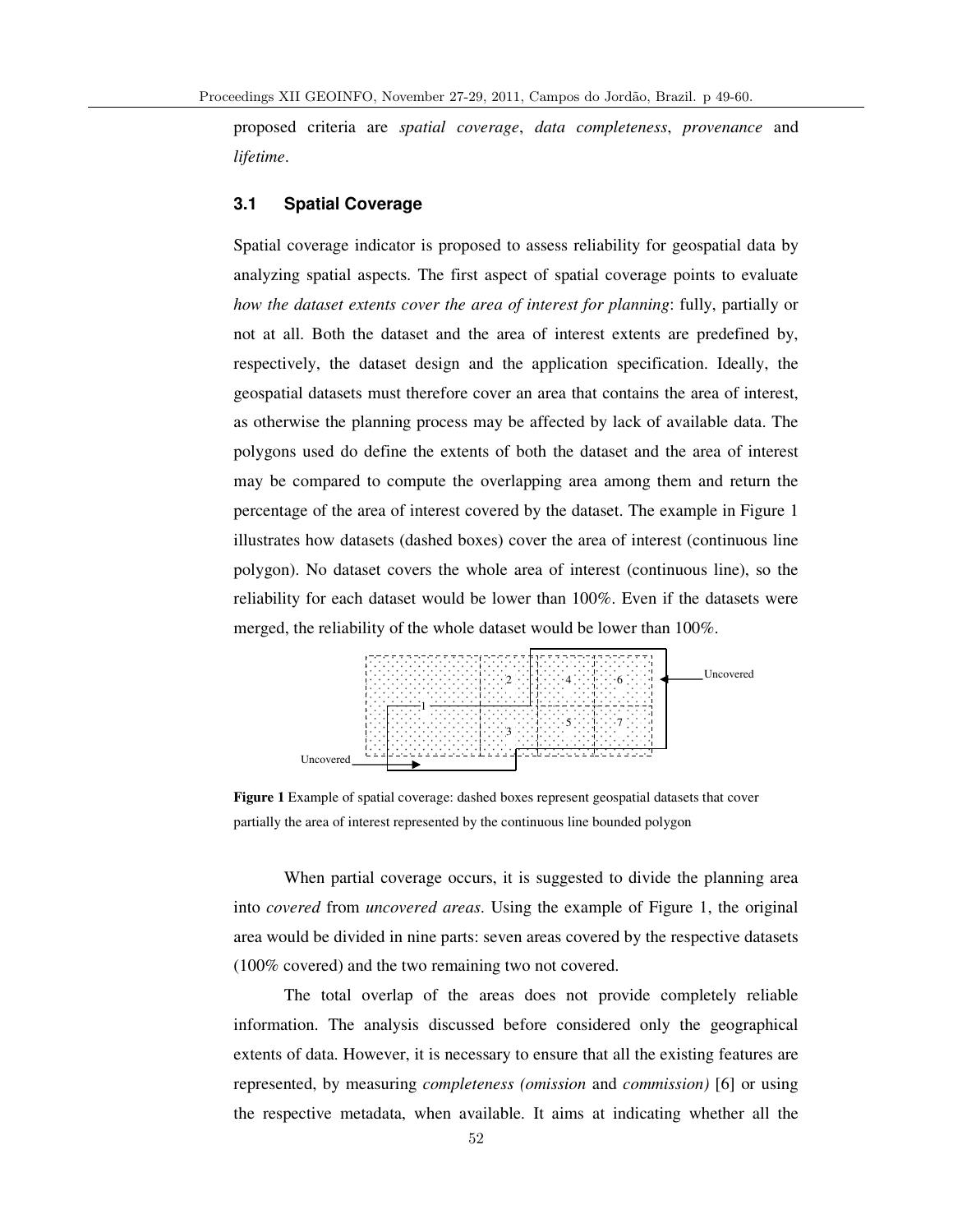geometries relative to features are represented in the extents. Despite the fact that attributes are not fulfilled, these features exist and may be identified even by visual analysis.

After checking the integrity of the representations, the next approach is to analyze the individual geometries stored in the dataset. Data producers align their methodologies and materials in order to achieve a precision coherent with a predefined scale, called *equivalent scale* (usually defined by its denominator [5]). However, the exhibition scale may be controlled by the user and generalization rules must be applied to simplify the representation [7, 8]. Generalization for vector data restricts the types of visualized features, enhances relevant features or types of features in a given context, displaces or omits some features according to their both dimensions and specified precision, and simplifies some features representations. Larger equivalent scales (denominators) imply less detailed geometries. Equivalent scale also impacts the criteria to evaluate omission because some features may be not represented in some scale ranges for datasets considered complete.

Considering raster data (pictures, images and grids), a pixel represents a regularly sized portion of the terrain, either based on the signals captured by the sensors or by transforming vector to raster. Details smaller than the area covered by one pixel are ignored. Therefore, the equivalent scale must be compatible with the pixel size.

In order to assess the reliability of a dataset, it is necessary to compare its *equivalent scale* to a specified reference value, called here *proper equivalent scale for application* (PESA). In order to integrate vector and raster data and to facilitate the understanding of practical consequence of the concept, the *spatial resolution* (the size, in meters, of the smallest detail represented at the respective scale) may be used instead of the equivalent scale value.

#### **3.2 Data Completeness**

Completeness, in this context, is related to the *thematic* integrity of the representation of the existing features, that is, how comprehensive are the nongeometric attributes in a database and also in the raster data. These attributes describe the feature and an analysis of their values is relevant to select geographic features according some specific condition. Queries in incomplete databases will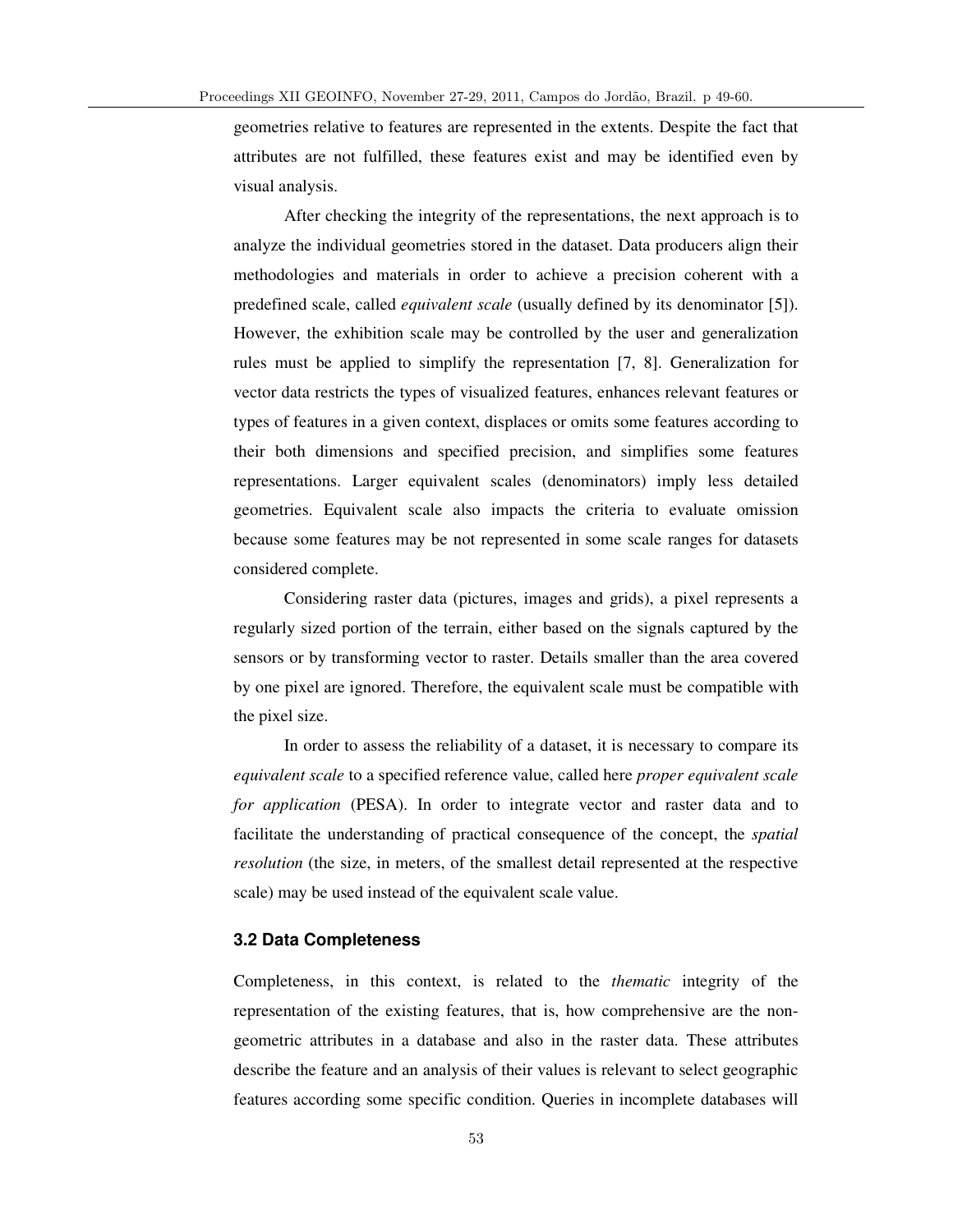accept or reject mistaken features due to match (or mismatch) attributes and conditions.

Despite the fact that the notion of completeness described in [3] and [5] partially merges the concepts of spatial coverage and data completeness, we distinguish these issues in this paper. While an *uncovered area* misses geometries (and respective attributes), an *incomplete area* misses only some attributes values, although there are geometries for every features.

Null values indicate lack of information in table registries and raster representations. Furthermore, although not explicitly indicated, default values are used to replace absent of data, thereby becoming an indicator for lack of data – field values in vector data and pixels in raster data.

Absent data may be estimated by mining available data, as reported for example by Pearson [9]. However, the estimation methods and models may also embed uncertainty, so it is recommended to distinguish the reliability of the measured (or observed) values from the estimated values.

Figure 2 presents a proposed ranking for reliability based on data completeness. It is suggested to assign values between 0 and 1, proportional to the percentage of fulfilled (or estimated) values. The assigned reliability values will be higher when the dataset satisfies the conditions at the top of the figure. On other hand, lower values will be assigned if the conditions at the bottom of the figure hold. The heights of intermediary boxes illustrate the differences between the ranges of values for reliability at each of the conditions shown and are intended to be qualitative – out of scale. The blank area represents the upper limits for reliability in some cases and is out of scale (in order to fit the text).



**Figure 2** Relative values for reliability based on the data completeness criterion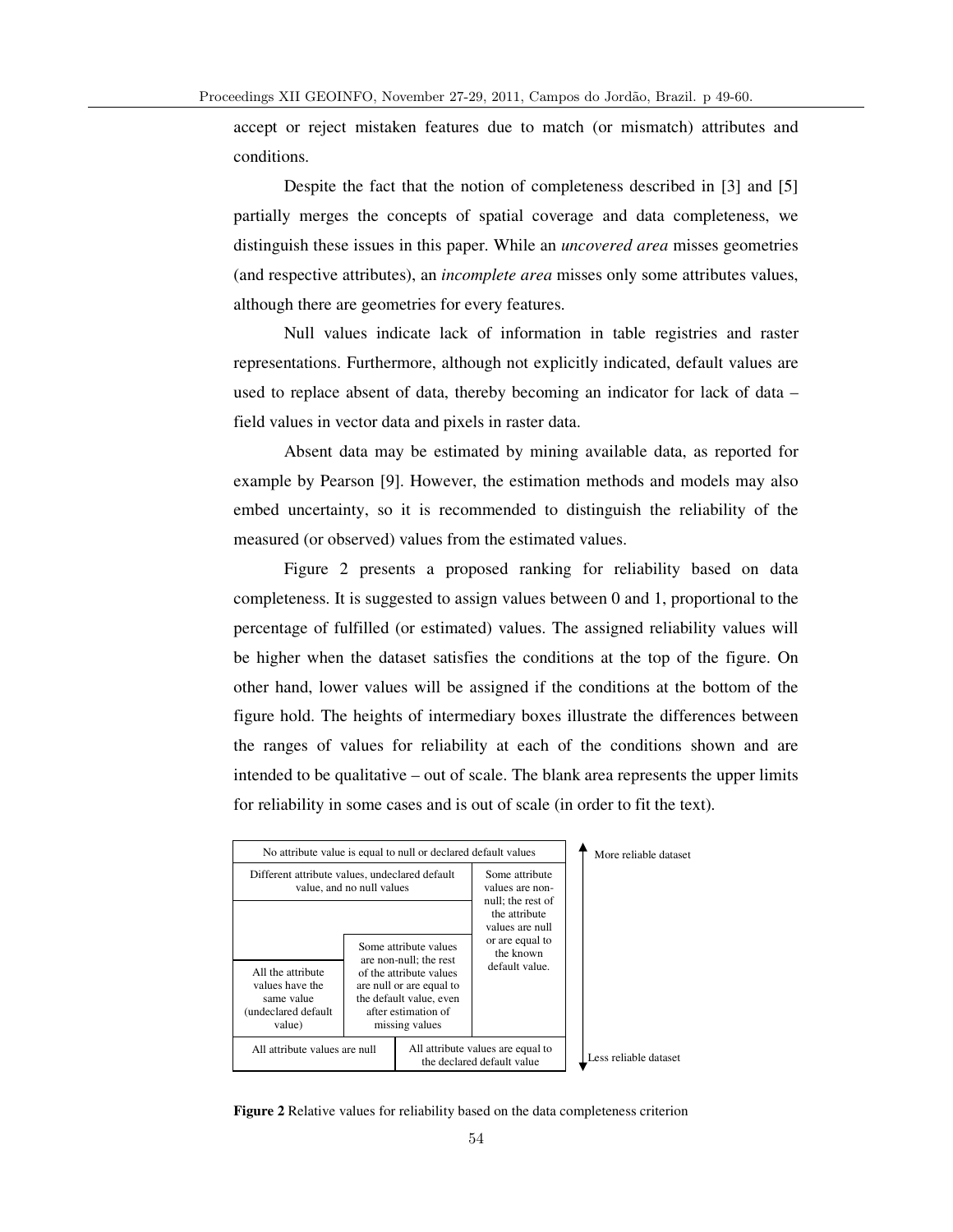#### **3.3 Provenance**

The usual concept of provenance is related to the source or history of some product (see [10] for a survey). In general, different entities may produce geospatial datasets aiming at achieving different levels of accuracy for different applications. It implies in more (or less) severe specifications, more (or less) accurate equipments and methods, and so on. At the context of geospatial data quality, provenance is related to the lineage.

As a simple example, consider the use of portable GPS receivers by noncorporative users to acquire geospatial data (receiving, grouping and labeling waypoints and tracks) and to publish the acquired data on the Web. A typical use is to georeference features not represented on conventional maps. On other hand, such data is defined only by geometry, with no post-processing to minimize GPS errors [11, 12]. The reliability of such datasets tends to be lower than those created with more accurate methods and equipments.

In general, geospatial data producers should abide to specifications that define methods, equipments, precisions and contents when publishing their datasets. On one extreme of the (trusted) provenance scale, we may classify government agencies that deploy Spatial Data Infrastructures (SDI) adopting standards for files and Web services. Data users rely on such standards and on the reputation of producers to assess data quality. On the other extreme, we may include companies that provide datasets for specific purposes. In this case, users will perhaps depend on some methodology to assess data quality with respect to provenance. We may include in this second category academic institutions that produce data for customized applications, according to standards published by national or international organizations. However, datasets thereby produced may be useful only for the purpose they were created, due to their particularities.

To ensure the adherence of data characteristics to the specifications, it would be recommended that a certification be issued by competent institutions to warrant the usability of that dataset at that particular application – here called *warranty of conformance to application specifications* (WCAS). However, this certification is frequently ensured by the customer himself empirically. In some cases, the producer has an independent auditing department to evaluate this adherence according to predefined legal or technical limits. Therefore, assigning trust certification to producers will warrant the usability of the datasets they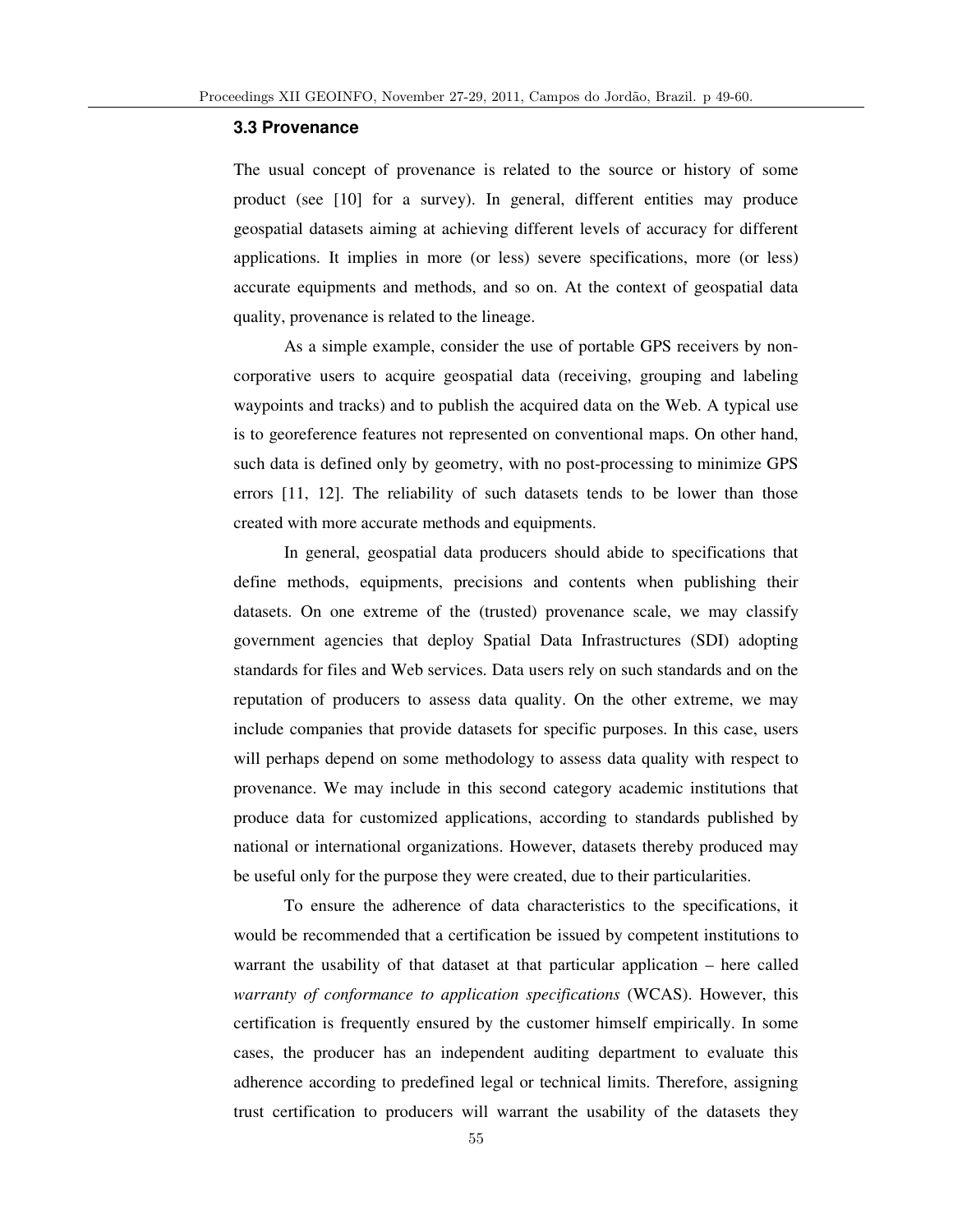produce. Both options involve legal discussions about the certifier authorities and technical issues about criteria for certifying datasets and producers.

To summarize, the quality of the data in this context depends on the application, on the reputation of the data provider (academic, industrial and government), and on the ability of the user to assess and warrant the datasets. Therefore, the definition of absolute weight values to different data providers is not a simple task. So, we propose a ranking analogous to that proposed in section 3.2, illustrated in Figure 3. The assigned reliability values will be higher when the dataset satisfies conditions at the top of the figure. On other hand, lower values will be assigned in conditions at the bottom of the figure.



**Figure 3** Relative values for reliability based on the provenance criterion

#### **3.4 Lifetime**

"*Maps are like milk: their information is perishable, and it is wise to check the date*" [8]. This statement reflects the caution of users about any kind of data and motivates the discussion about dataset reliability after some elapsed time.

The first approach to assess the lifetime for a dataset depends on its age, defined as the time elapsed between the acquisition of the data (certified by the data quality reports of temporal accuracy [6]) and its use by the application. In most planning activities, more recent datasets are preferred to older ones. However, even the most recent datasets may be outdated because geographic features types represented in the dataset change at different rates. In some cases, the representation of each geographic feature has its own distinct indicator. However, it is suggested to consider a single lifetime value for the whole geospatial dataset.

Furthermore, to come up with a reasonable estimation for the rate of change of the data may be quite difficult, although some reasonable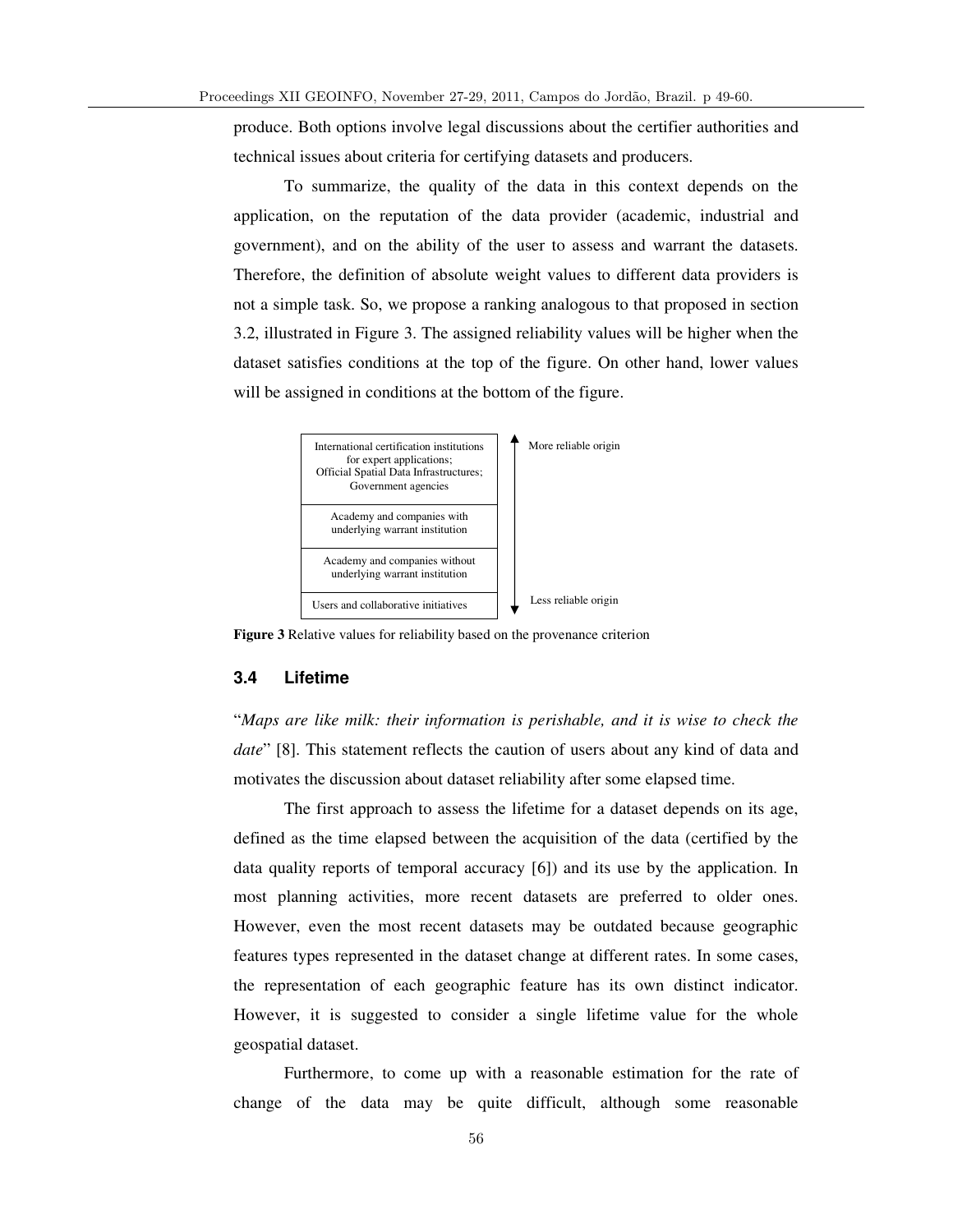approximations are feasible. For example, natural feature types, such as physiographic and hydrographic ones, present slower changes, usually caused by natural phenomena, such as geological movements and long-term weather events. Man-made feature types tend to change faster (including physiographic, hydrographic and vegetation features), as a result for example of expanding populated areas or increasing infrastructure (transport systems, energy production and distribution, *etc.*).

It is therefore necessary to introduce the concept of *safe age for data application* (SADA), meaning the maximum time interval after date of creation (or last update) the dataset may be considered unchanged. It depends on the application, the equivalent scale, the feature type and the potential of human influences.

Figure 4 illustrates the relationship between the time related aspects mentioned above. The edges of the cube (adapted to facilitate visualization) represent *human occupation* – amount and distribution of fixed population at the area of interest, *economic activities* – indication of land use and the consequent potential to change features, and data *lifetime*. The surface represents the threshold for acceptable values. It is not flat because the relationship among the concepts is not linear, demanding further research to model it. However, the relative relationships about lifetime are preserved: less human occupation and less economic activities imply higher lifetime values for the dataset, and vice-versa. Statistic data about socioeconomic aspects may be retrieved from governmental institutions responsible for census.



**Figure 4** Relationship between lifetime, dataset age and socioeconomic aspects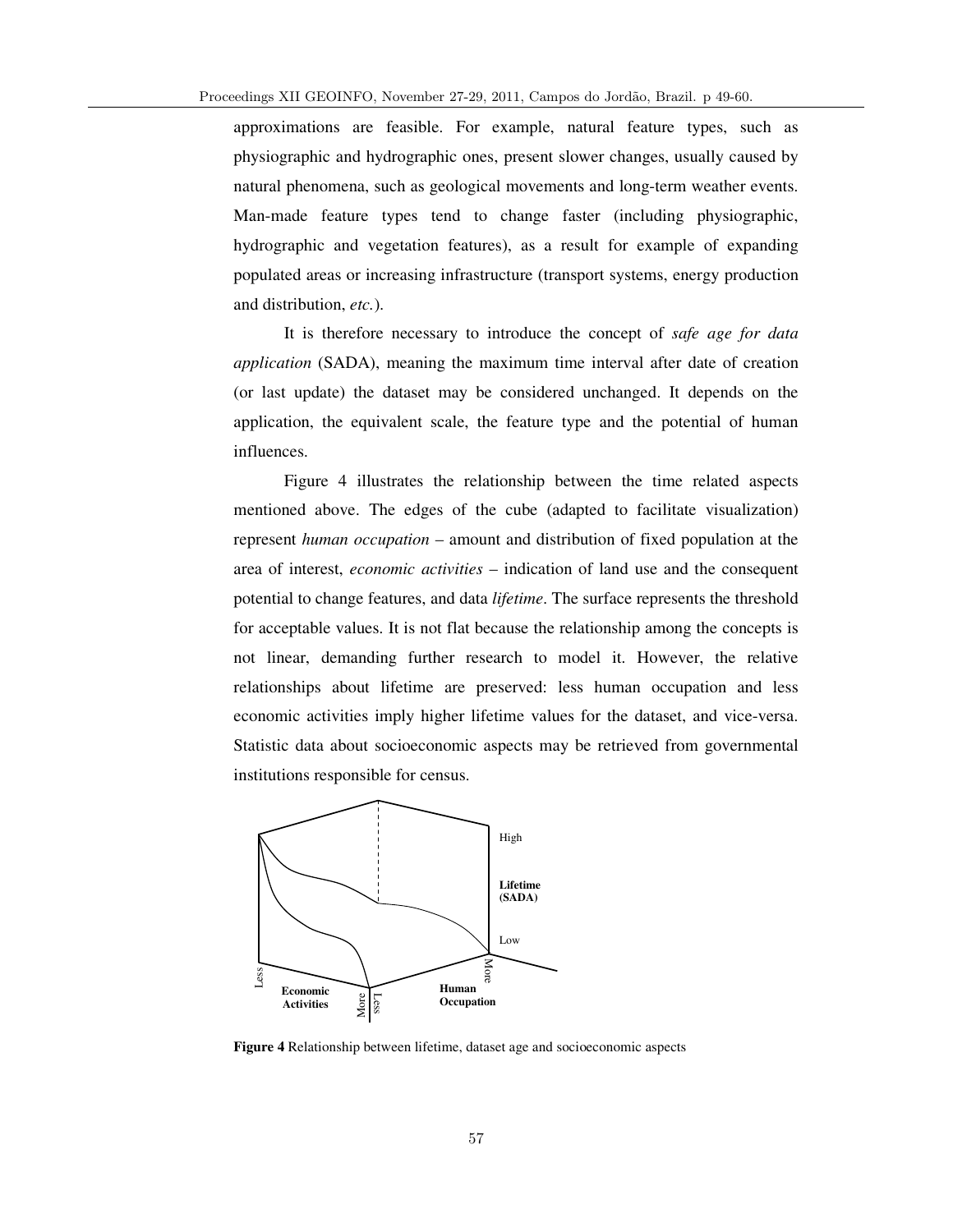In order to improve the reliability of geospatial datasets according to this criterion, it is necessary to create policies for checking and for updating feature types with low values for SADA. Even not changing the features, the age will be counted from the last verification.

## **4 Combining the indicators**

After establishing strategies to assess each quality indicator, we must indicate how to compose them to create a unique quality indicator. There are two main approaches to deal it: the first one considers the geometric mean of normalized indicators for lifetime (*L*), spatial coverage (*S*), data completeness (*D*) and provenance (*P*), while the second one defines a qualitative classification to indicate application profiles based on fuzzy concepts. The geometric mean was chosen instead the arithmetic mean because it is indicated to handle rates. Hence, the reliability for some datasets may be assigned as 0, meaning that dataset offers no reliability. A fuzzy approach may provide some reliability for rejected datasets and will be useful when no available datasets meet the specifications and the user may choose a less imperfect dataset. This paper will deal the first approach, suggesting the second one for further discussions.

The first step is to locate both the extents of the dataset and of the area of interest, dividing the whole area to define areas fully covered by the datasets (as illustrated in Figure 1). Planning in uncovered areas must be avoided due the total lack of information.

Spatial resolution (indicator *R*) does not affect only accuracy, but also simplifies or deletes some features representations. Therefore, it is recommended to reject  $(R = 0)$  datasets with spatial resolution lower (coarse) than the specified one. For finer values, the spatial resolution indicator value *R* is assigned as 1.

In areas covered by datasets with proper resolution, the spatial completeness indicator will define spatial coverage indicator *S*.

The criterion to assign the indicator for provenance *P* may be simplified, by considering the existence of warrant certification (assigning value 1 to *P*). The absence of such certification assigns a partial value to P (0.5, for example).

After computing how long a dataset is valid for a specific application, the assigned value for lifetime indicator *L* will be 1, if the specified SADA is larger than the dataset age. Otherwise, the assigned value will be 0.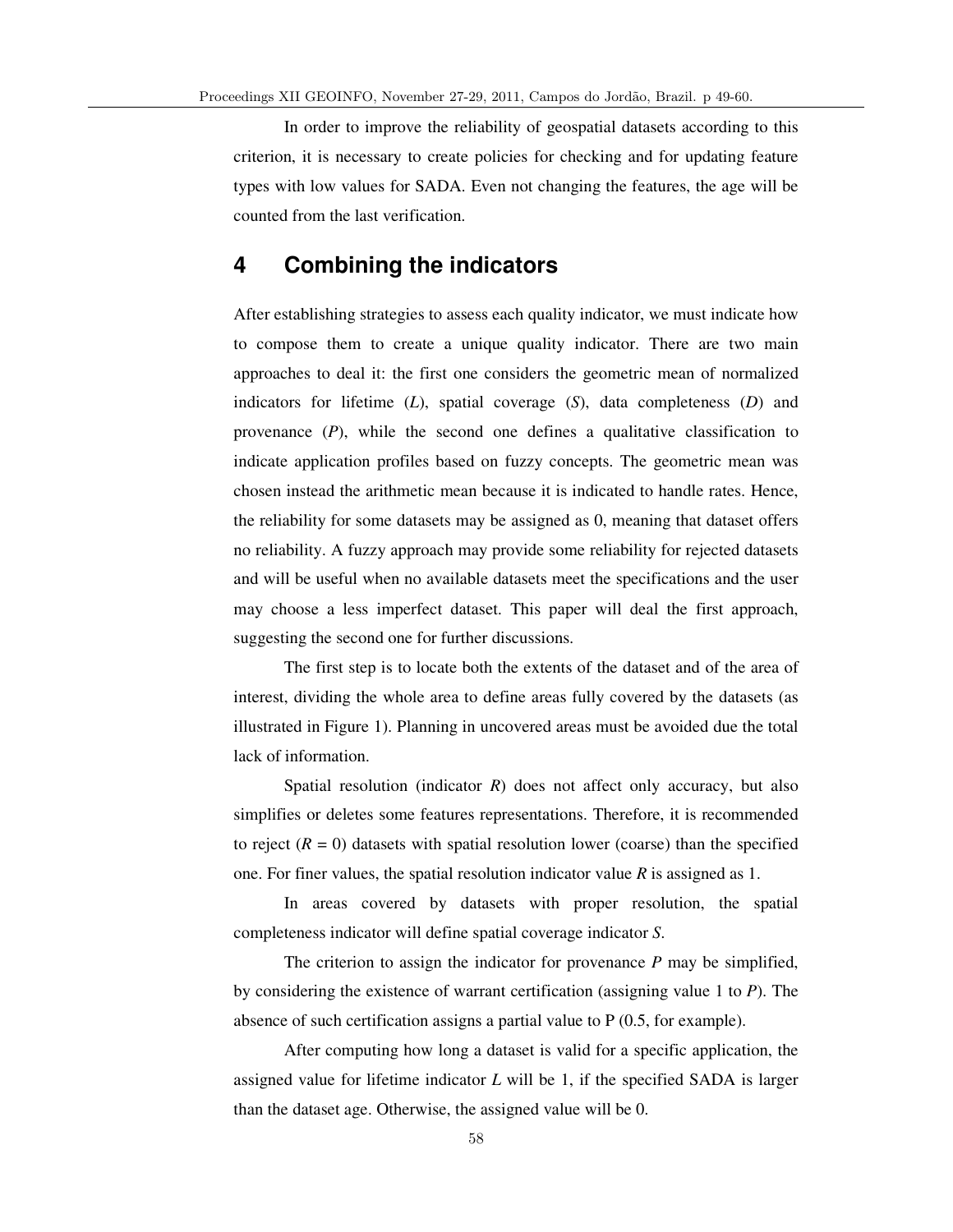Hence, only provenance and data completeness provide values other than 0 and 1 for their respective indicators, *P* and *D*, belonging to the interval [0,1]. The proposal to compute an overall indicator *I* for an individual dataset is presented in (1).

$$
I = L \cdot \sqrt[3]{P \cdot S \cdot D} \tag{1}
$$

This definition of *I* assumes that all indicators have the same relevance. However, specific indicators may have different influences for some applications. In this case, the definition of *I* may be modified by assigning weights to balance the influence of the indicators. However, indicators will be not accurate enough to demand variations.

When the application requires data from multiple datasets, we would compute a separate indicator  $I_i$  for each dataset. The final indicator might be defined as a geometric mean of individual indicators.

$$
I = \sqrt[n]{\prod_{i=1}^{n} I_i}
$$
 (2)

## **5 Conclusions**

This paper proposed an approach to evaluate reliability indicators for geospatial data in the context of planning applications. The approach did not question thematic, temporal and positional accuracies measurement [6], but it rather relied on metadata in data quality package (*provenance* and *data completeness*), in identification package (*spatial coverage* and *spatial resolution*, or *equivalent scale*), and external data based on socioeconomic factors (*lifetime*). It means that some datasets should be replaced due to incompleteness (of attribute values), obsolescence and inadequate scale (insufficient level of spatial details). Further studies may deal with the cases where all datasets were rejected, using fuzzy criteria to compose an indicator for "best" fitting.

The use of concepts of *WCAS*, *PESA* and *SADA* aims at supporting the ranking process to select or discard geospatial datasets based on their reliability values. However, further studies are necessary to refine both criteria and threshold values to rank datasets reliability, either isolated or combined. In these cases, one